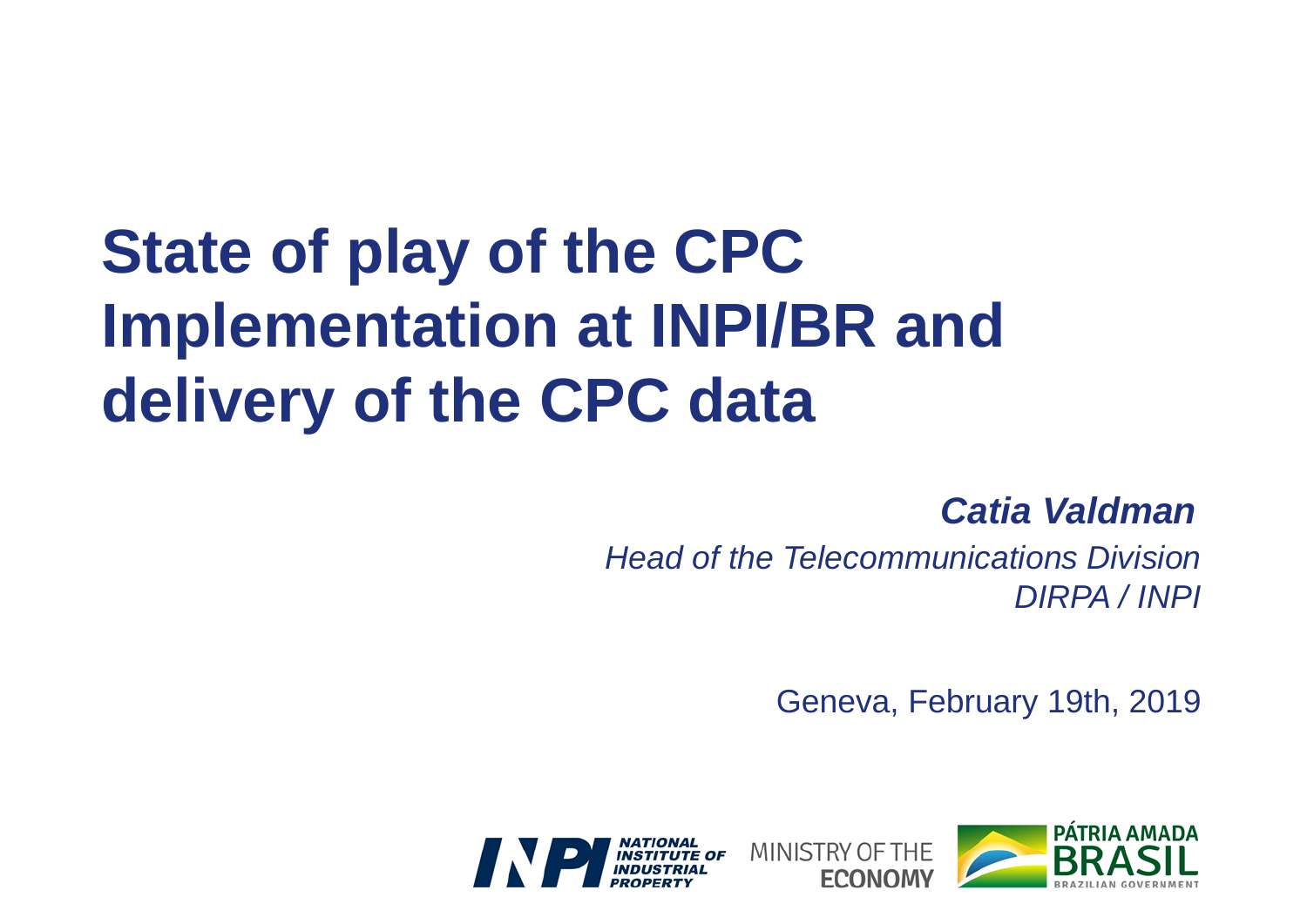



- **EXCLASSIFICATION/Search**
- **CPC** Training
- **CPC** Implementation
- CPC Data Exchange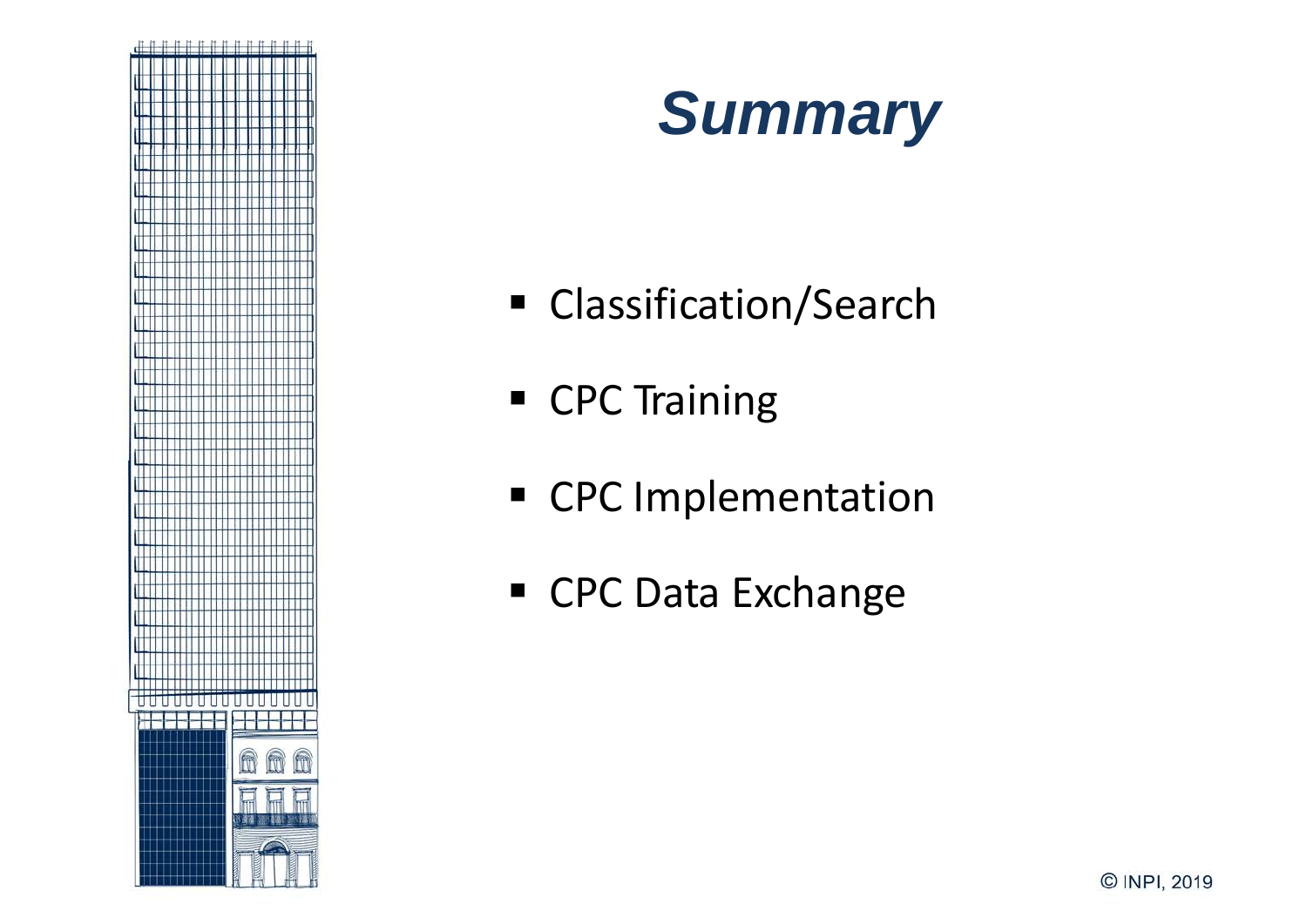- The goal is all areas classifying in CPC. From the 20 areas, just three did not receive any training in CPC: pharmacy, microorganism and genetics;
- All our first file documents are being classified in CPC, utility models and patent publications;
- ISA/IPEA filings are also being classified in CPC;
- We use classification for search in Espacenet and always when available in other websites;
- We don't have any quality assurance process nowadays.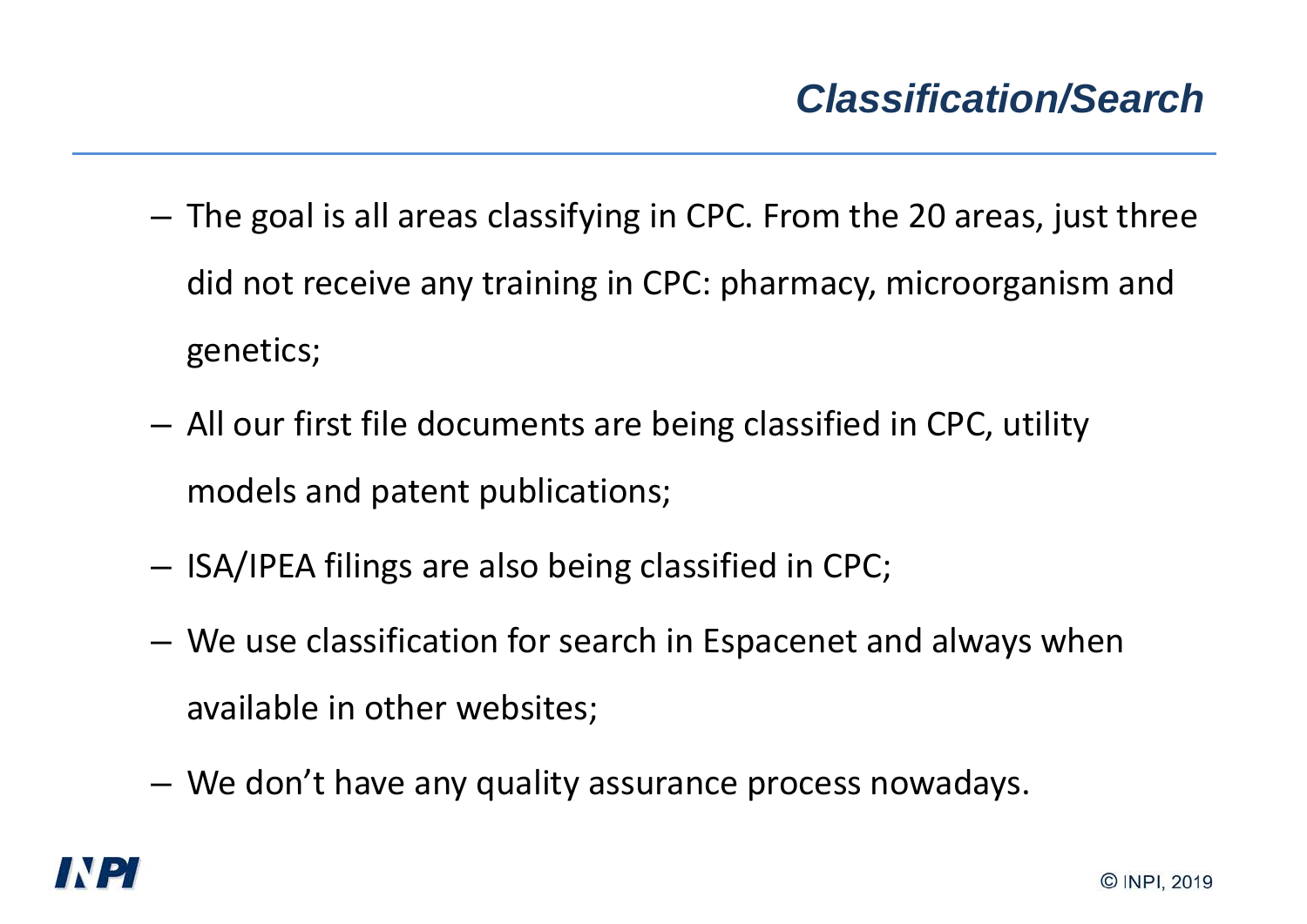## *CPC Training*

|  | Year                                                               | <b>Division</b>    | Area                          | <b>Date</b>           | Local       |     |
|--|--------------------------------------------------------------------|--------------------|-------------------------------|-----------------------|-------------|-----|
|  | $\overline{2}$<br>$\mathbf{1}$<br>$\overline{3}$<br>$\overline{0}$ | <b>DIPAT XIII</b>  | <b>Civil Engineering</b>      | 24/06/2013-05/07/2013 | The Hague   |     |
|  |                                                                    | <b>DIPAT XVIII</b> | <b>Mechanics</b>              | 09/10/2013-18/10/2013 | The Hague   |     |
|  |                                                                    | <b>DIPAT XX</b>    | <b>Prostheses and filters</b> |                       |             |     |
|  | $\overline{2}$<br>$\mathbf{0}$<br>$\mathbf{1}$<br>$\overline{4}$   | <b>DIPAT X</b>     | Agrochemicals                 | 19/03/2014-28/03/2014 | Munich      |     |
|  |                                                                    | <b>DIPAT V</b>     | Polymers                      |                       |             |     |
|  |                                                                    | <b>DIPAT VIII</b>  | <b>Cosmetics</b>              |                       |             |     |
|  |                                                                    | <b>DIPAT XVI</b>   | Furniture                     | 26/05/2014-04/06/2014 | The Hague   |     |
|  |                                                                    | <b>DIPAT XI</b>    | Electronics                   |                       |             |     |
|  |                                                                    | <b>DIPAT XVII</b>  | Agriculture                   | 06/10/2014-15/10/2014 | The Hague   |     |
|  |                                                                    | <b>DIPAT XV</b>    | Leagues                       |                       |             |     |
|  |                                                                    | <b>DIPAT XIV</b>   | Telecommunication             |                       |             |     |
|  | $\overline{2}$<br>$\mathbf{1}$<br>$\mathbf 0$<br>5                 | <b>DIPAT XIX</b>   | Packing                       | 02/03/2015-13/03/2015 | The Hague   |     |
|  |                                                                    | <b>DIPATIV</b>     | Petroleum                     | 22/06/2015-03/07/2015 | The Hague   |     |
|  | 2016                                                               | <b>DIPAT VI</b>    | Inorganic chemistry           | Dec/2016 - Jan/2017   | WebEx       |     |
|  | $\overline{2}$<br>$\mathbf 0$<br>$\mathbf{1}$<br>8                 | <b>DIPAT I</b>     | <b>Textile</b>                | 07/05/2018-11/05/2018 |             |     |
|  |                                                                    | <b>DIPAT XII</b>   | Electricity                   | 10/05/2018-18/05/2018 | <b>INPI</b> |     |
|  |                                                                    | <b>DIPAT XII</b>   | <b>Physics</b>                |                       |             |     |
|  |                                                                    | <b>DIPAT IX</b>    | Molecular biology             | 14/05/2018-18/05/2018 |             |     |
|  | $\mathbf{1}$<br>2<br>9                                             | <b>DIPAT VII</b>   | Microorganism and genetics    | ς                     | ?           |     |
|  |                                                                    | <b>DIPAT II</b>    | Pharmacy                      | ?                     | ?           |     |
|  |                                                                    | <b>DIPAT III</b>   | Pharmacy                      | P                     | ?           | 201 |

9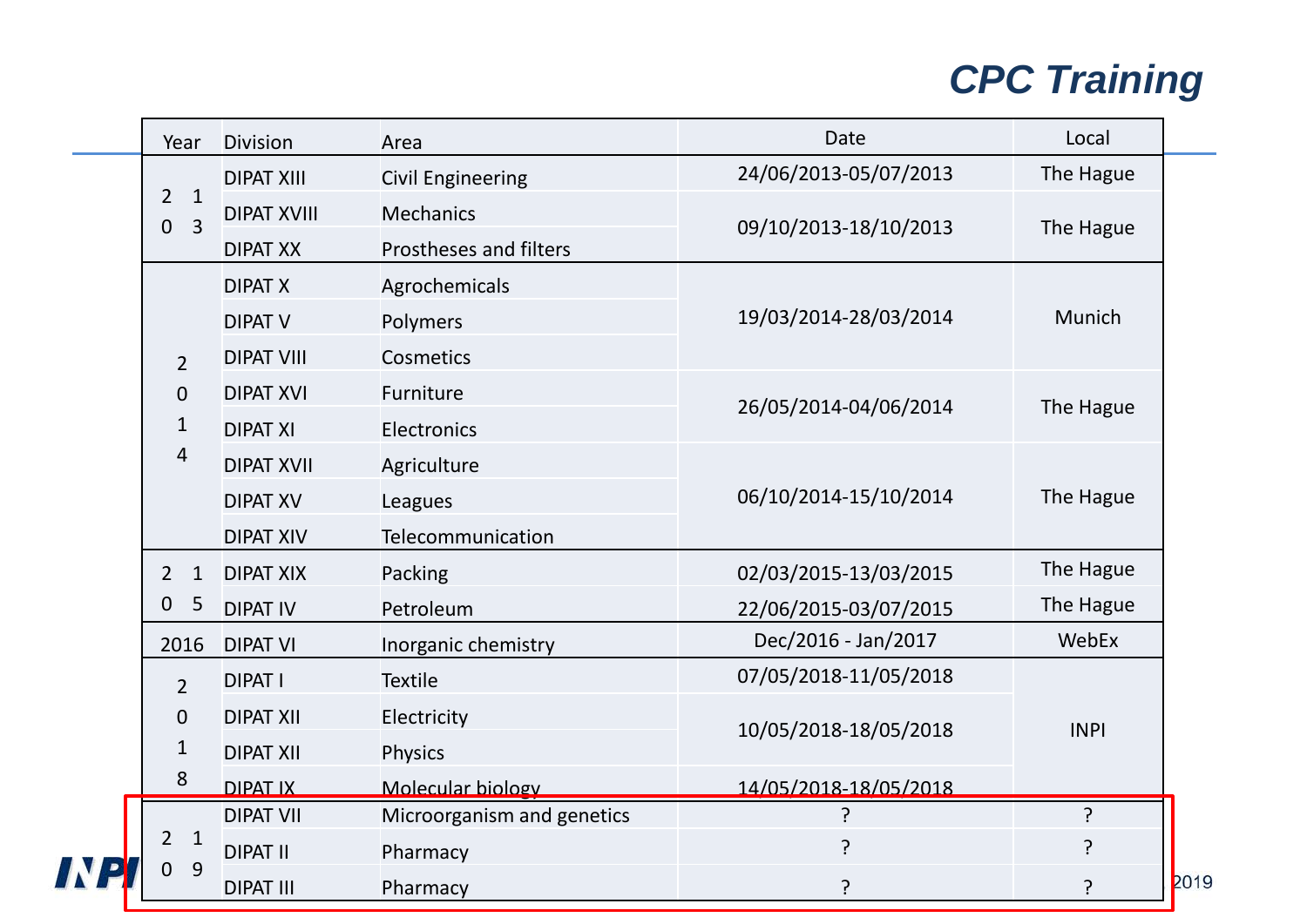

- Microorganism and genetics: C12N, C12Q and G16B (new)
- Pharmacies: A61K9, A61K31, A61K47 and A61K41
- Preferable kind of FST training for the three remaining areas:
	- 1. Receive experts in Brazil to train all examiners;
	- 2. WebEx training to all examiners;
	- 3. Send two experts to receive in loco training;
- Second round of FST to all divisions WebEx training
	- Paper, D21 (DIPAT I)
	- Equipment related to Inorganic Chemistry, B01D/F/L (DIPAT IV)
	- Polymers, C08 (DIPAT V)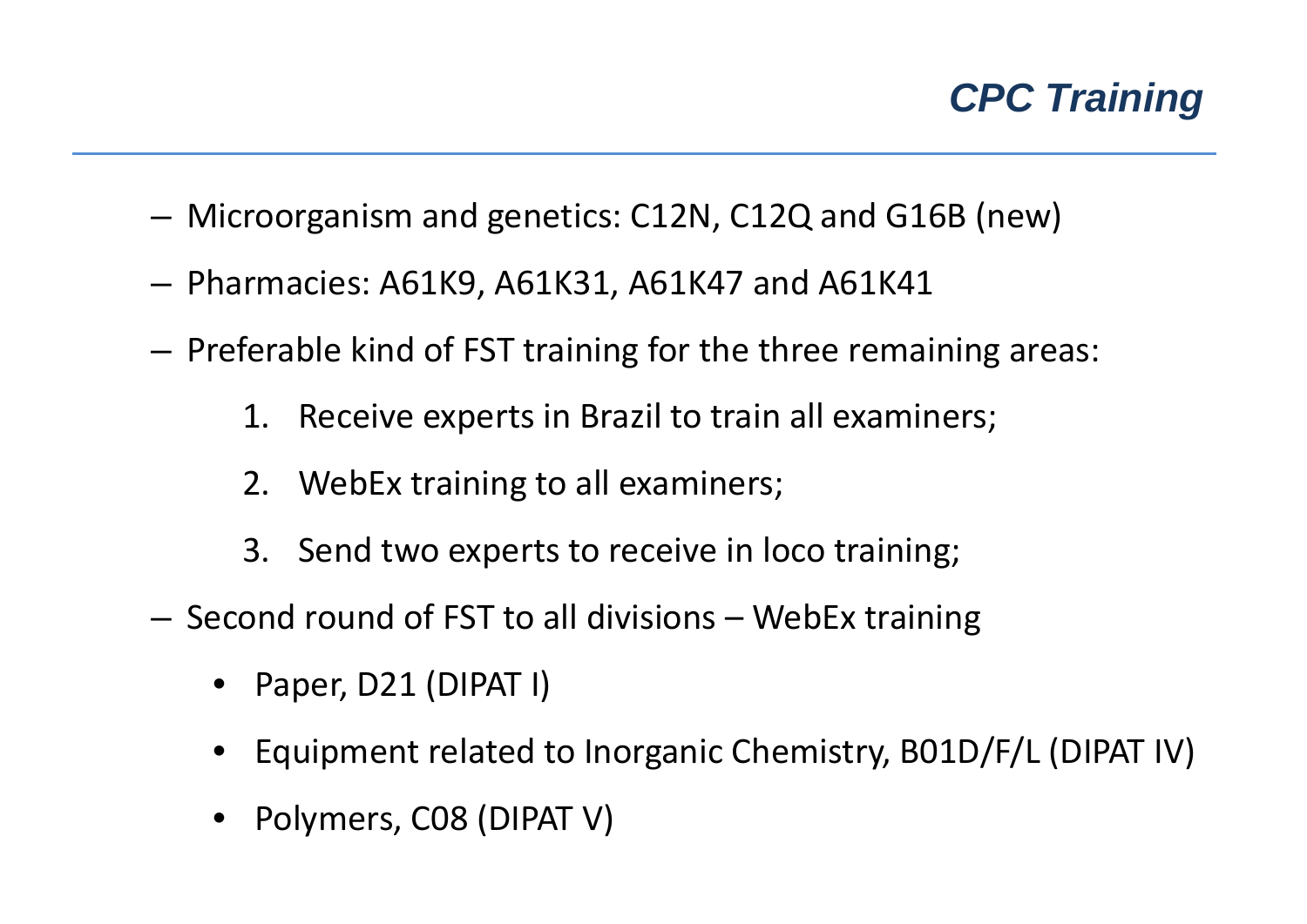- Greatest benefit is the opportunity of experts training specific in classification. It raised classification importance in general in the Office;
- Challenges at the beginning were in IT;
- Challenge nowadays is make regular the reclassification process due a new CPC version;
- CPC is updated in our system four times an year as soon as a new CPC is available, no issues;
- We don't translate CPC into Portuguese.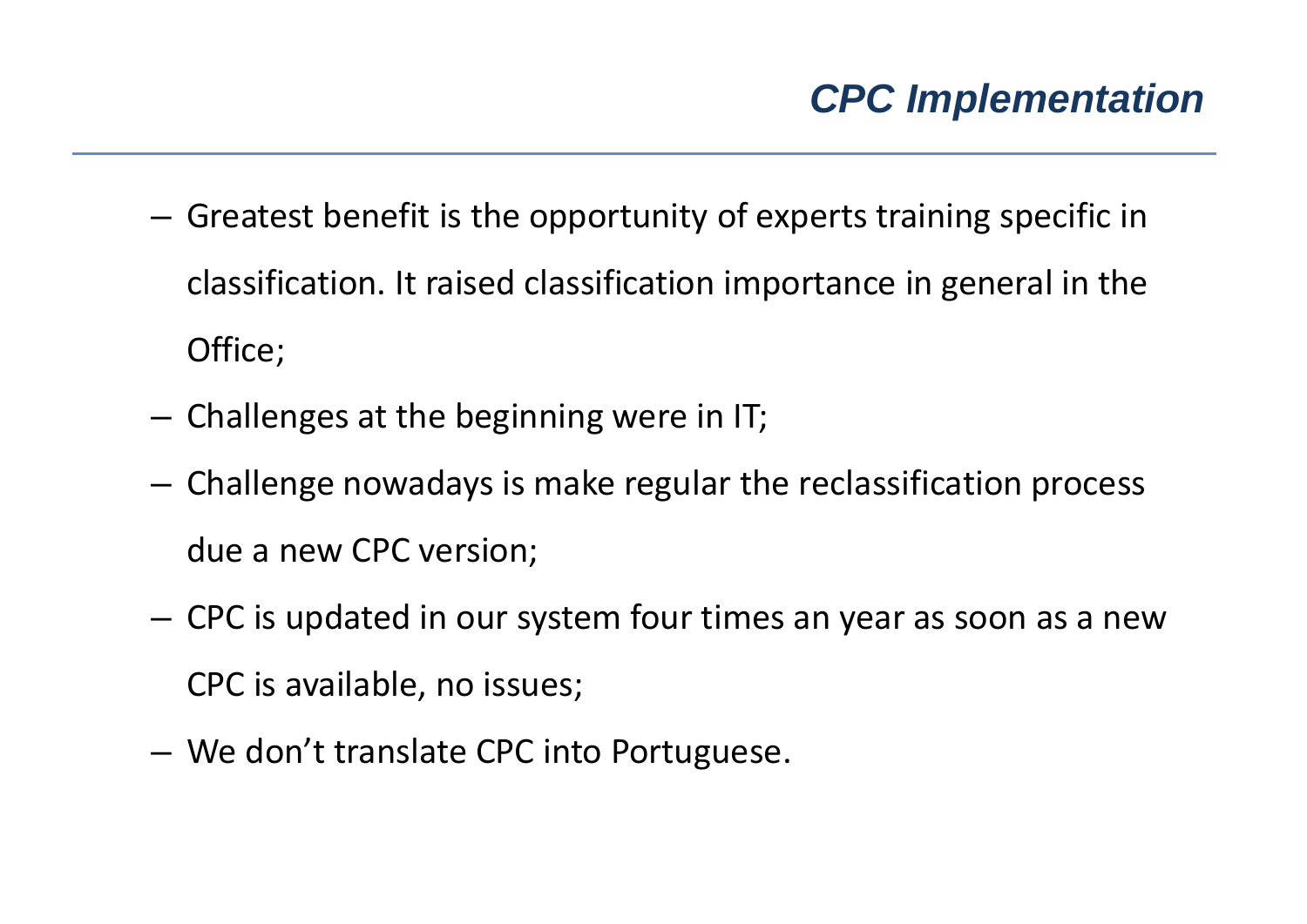- We exchange CPC data for the front file to the EPO once per week, together with bibliographic data;
- For the back file, a pdf file is available with reclassification information in the FTP area;
- We don't exchange CPC data from the EPO or the USPTO;